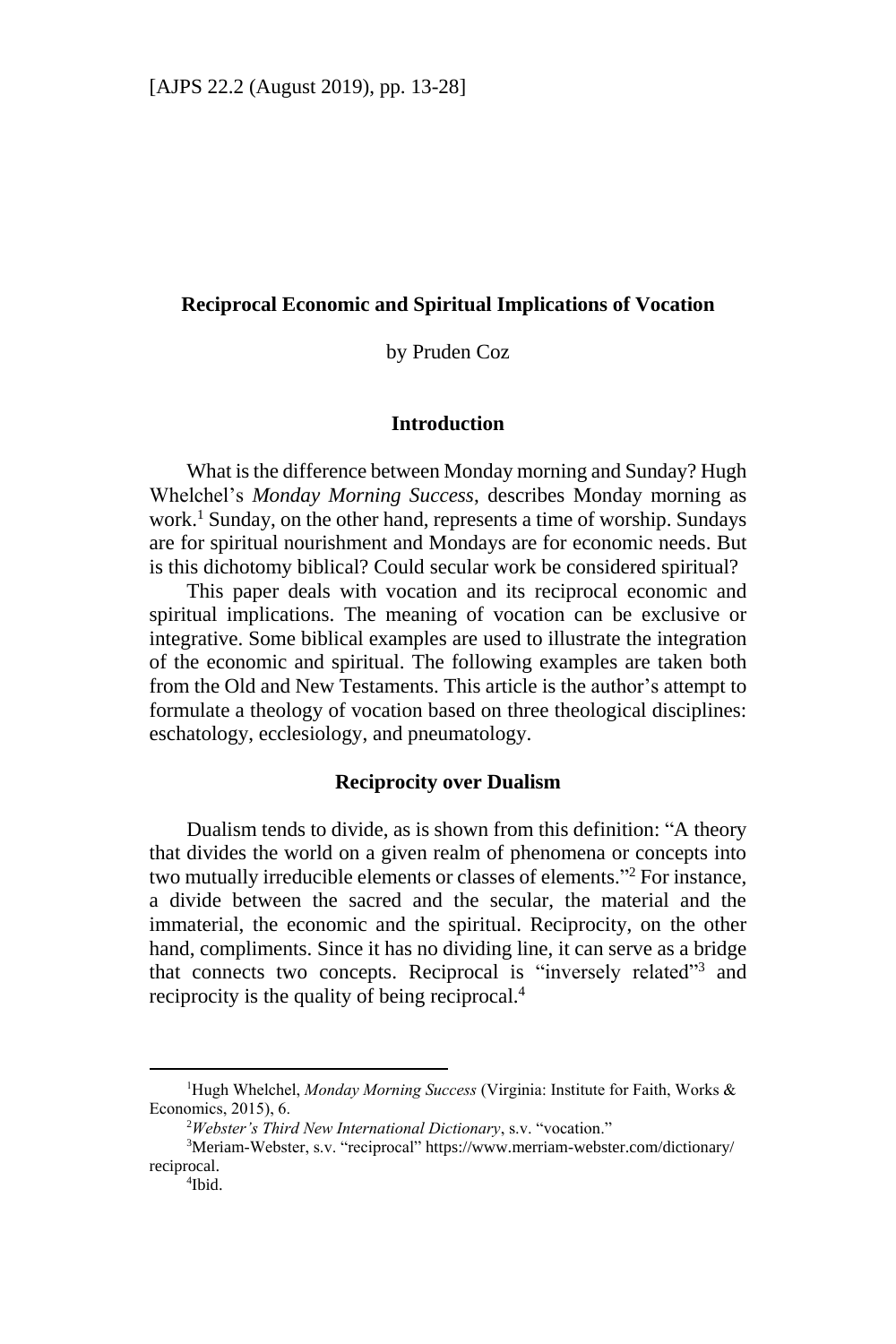#### Dualism

Dualism, as it relates to vocation, flows from the concept of exclusivity, which is based on the following definition of vocation: "a divine call to a religious career (as the priesthood or monastic life)."<sup>5</sup> In that sense, vocation is exclusive as a divine or religious calling. Furthermore, "Vocation is a divine call or election, of a revelatory character, addressed to religiously gifted or charismatic personalities. It forms the first phase of initiation and function . . . between human society and the sacred world."<sup>6</sup>

Catholics retained the medieval ideal of 'vocation' as a call to be a priest, a nun, or a monk.<sup>7</sup> It was an exclusive domain. Catholics saw vocation as "a divine call to the religious life; an entry into the priesthood or a religious order."<sup>8</sup> People, commonly understood religious calling as different from other professions, as MacRae stated, ". . . the idea of vocation generally prioritizes a religious vocation over a secular one."<sup>9</sup>

# Reciprocity

A glimpse of church history confirms that there was a shift of concern for the Catholics in the Second Vatican Council. The Council declared that vocation or calling extends beyond a "special" religious function. MacRae asserts that

. . . even the most ordinary activities people can justly consider that by their labor they are unfolding the Creator's work, consulting the advantage of their brother men, and contributing by their personal industry to the realization in history of the divine plan Hence, the norm of human activity is this: that in accord with the divine plan and will, it should harmonize with the genuine good of the human race, and allow men as individuals and as members of society to pursue their total vocation and fulfill it.<sup>10</sup>

<sup>5</sup>*Webster's Third New International Dictionary*, s.v. "dualism."

<sup>&</sup>lt;sup>6</sup>Mircea Eliade, ed. *Encyclopedia of Religion Vol 15*. s.v. "vocation," New York: MacMillan & Co, 1987.

<sup>7</sup>William C. Placher, ed. *Callings: Twenty Century of Christian Wisdom on Vocation* (Grand Rapids, Michigan: Eerdmans Publishing Company, 2005), 331.

<sup>8</sup>*Meriam-Webster*, s.v. "vocation," http://www.merriam webster.com/ dictionary/vocation (accessed May 7, 2016.)

<sup>9</sup>Leonard MacRae, "Preparing for the Eschaton: A Theology of Work" (master's thesis, University of Waterloo and Conrad Grebel University College, 2010), n.p. https://uwspace.uwaterloo.ca/bitstream/handle/10012/5606/MacRae\_Leonard.pdf?sequen ce=1 (accessed May 17, 2017).

 $10$ Ibid.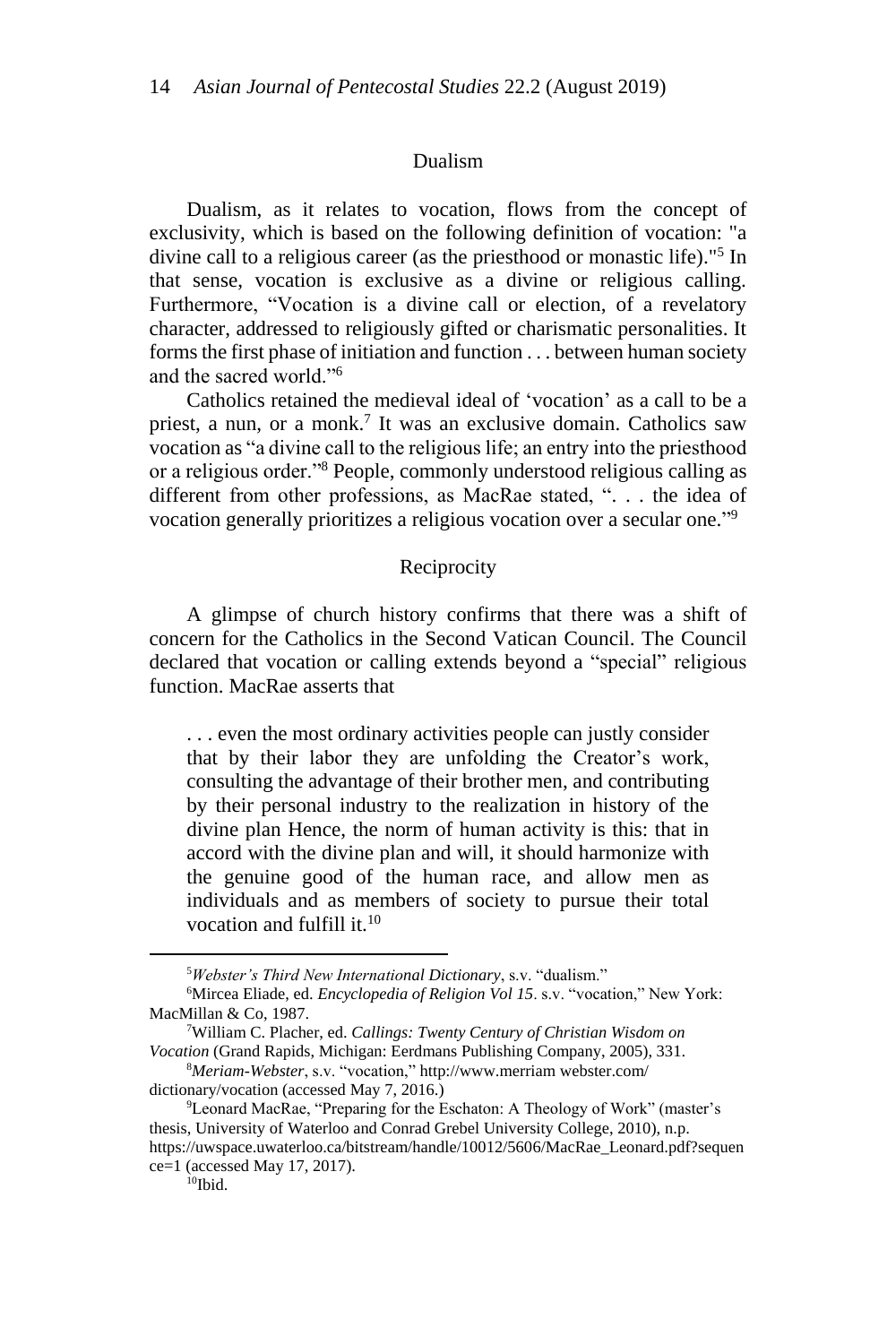Protestants insisted that any job could equally be a vocation.<sup>11</sup> For some, a vocation can still be exclusively a religious calling. However, based on the shift of opinion in the statement from the Catholics, and the influence from the reformation period, a vocation can be both a secular job and a religious profession. The following definition reflects the concept of reciprocity. A vocation can have both spiritual and economic implications. The sacred and the secular complement each other:

Vocation is what God holds out for everyone in finding where they belong. By this, I do not mean "knowing where we are at [sic]." Vocation begins with where we are, but it is really all about the summons to go in search of ourselves in responding to God's call through Christ. Vocation is to seek after and to become our true selves in God's sight.<sup>12</sup>

In addition, Banks' definition of vocation as, "total faithfulness to Jesus Christ,"<sup>13</sup> affirms that vocation does not necessarily relate only to a religious life. This principle applies to all Christ's followers. To live faithfully for Christ in our specific employment is our vocation, transcending our work.<sup>14</sup>

Messenger categorized different types of God's calling as follows: (1) The call to belong to Christ and participate in his redemptive work in the world, (2) The universal call to work, and (3) Calling to life, not only to work.<sup>15</sup> Gibbs states, "Our vocation—the vocation of all human beings—is the call from God to be part of the new humanity in Jesus Christ, to be citizens of the Kingdom and the People of God." 16

If the meaning of vocation is not exclusive as a religious calling, then it is proper to disregard the concept to divide the sacred and secular, faith and work, the clergy and the laity, and the economic and spiritual.

 $11$ Ibid.

<sup>12</sup>James M. Francis, "Discipleship and Vocation: Living Theology Today" *Rural Theology*, 7 no.2, (2009) :75, http://web.a.ebscohost.com/ehost/pdfviewer/pdfviewer? vid=6&sid=fd638804-00cd-441f-8007-fac48f3716b3%40sessionmgr4002&hid=4104 (accessed April 27, 2018).

<sup>13</sup>Robert J. Banks, *Faith Goes to Work: Reflections from the Marketplace* (Washington, DC: Alban Institute,1993), 69.

 $14$ Ibid.

<sup>15</sup>William Messenger, "Vocation Overview." http://www.theologyofwork.org/keytopics/vocation-overview-article/?gclid=CKSlivOa18UCFRUOjgod8CIADw (accessed May 5, 2018).

<sup>16</sup>Mark Gibbs, "Vocation, Work, and Work for Pay" *Word and World,* Vol. 4, no. 2 (1984): 127, http://web.b.ebscohost.com/ehost/pdfviewer/pdfviewer?vid=12&sid=982 ec00d-8eb8-49c8-8998-ccb79aa6a2a4%40sessionmgr115&hid=101 (accessed May 22, 2018).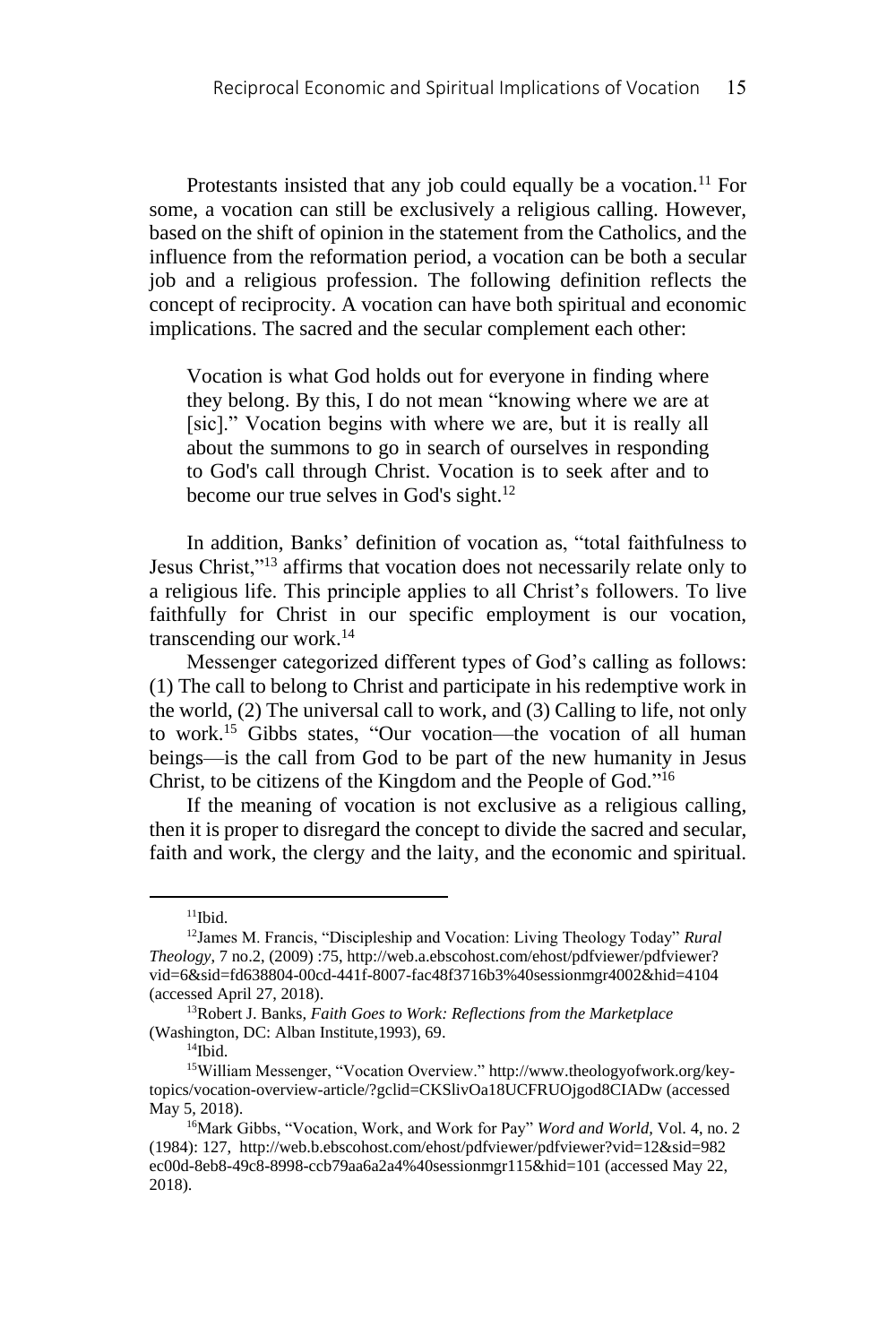Richardson emphasizes, "The concept of vocation, therefore, ought not to be restricted to that part of a person's activity which is called their work, nor is a vocation to be regarded as the prerogative of special Christians like monks or clergyman or professional people who work with persons. All Christians have their vocation."<sup>17</sup>

A vocation can also mean serving God beyond boundaries. Vocation can be way to consider ministry opportunities in the marketplace. As Banks wrote in his challenge, "Our mission is in the world, where we serve as partners with Christ in building the kingdom–in government, in corporations, in the entertainment industry, in educational institutions, in our cities, in foreign lands, even in our churches." 18

"Vocation infuses all mundane activities—domestic, economic, political, educational, and cultural. . . . "<sup>19</sup> Vocation is not exclusive as a religious calling only. Someone's job, business, or career can be a vocation as well.

# *Biblical Examples Regarding the Reciprocity of Vocation*

Abraham was described as wealthy (economic) and the Father of Faith (religious or spiritual). He holds the title as the father of the Israelite nation. In Genesis 13:2, Abram became very wealthy with material possessions including livestock, silver, and gold. "Abraham was apparently a wealthy man," states Blaiklock. "Hebron, Beersheba, and Gerar were key points on the caravan routes, and although there is no mention of such business and trade transactions, the patriarchal community was engaged in the legitimate commerce of the trade routes of Palestine".<sup>20</sup> Abraham's life, after God called him, was not purely religious, even though he is the Father of Faith. He also lived a normal life with economic needs⸻he worked, fed his family, produced wealth, raised livestock.

The story of Joseph is another example. His status as the second-incommand in Egypt serves as an illustration. Titles such as 'governor' and 'ruler' are terms that are used to describe Joseph at that point in time. The Wycliffe Bible<sup>21</sup> used "Prince of Egypt" in Genesis 42:6 as his title. In that part of the story, Joseph was in charge of selling grain to the people. His brothers came to Egypt to buy food.

<sup>17</sup>Alan Richardson, *The Biblical Doctrine of Work* (London: SCM Press, 1952), 36. <sup>18</sup>Ibid., Banks, 81.

<sup>19</sup>Douglas J. Schuurman. *Vocation: Discerning our Calling in Life* (Grand Rapids, Michigan: Eerdmans Publishing Company, 2004), 5.

<sup>20</sup>E. M. Blaiklock, *Today's Handbook of Bible Characters* (Minnesota: Bethany House Publishers, 1979), 31-32.

<sup>21</sup>Genesis 42 WYC. https://www.biblestudytools.com/wyc/genesis/42.html.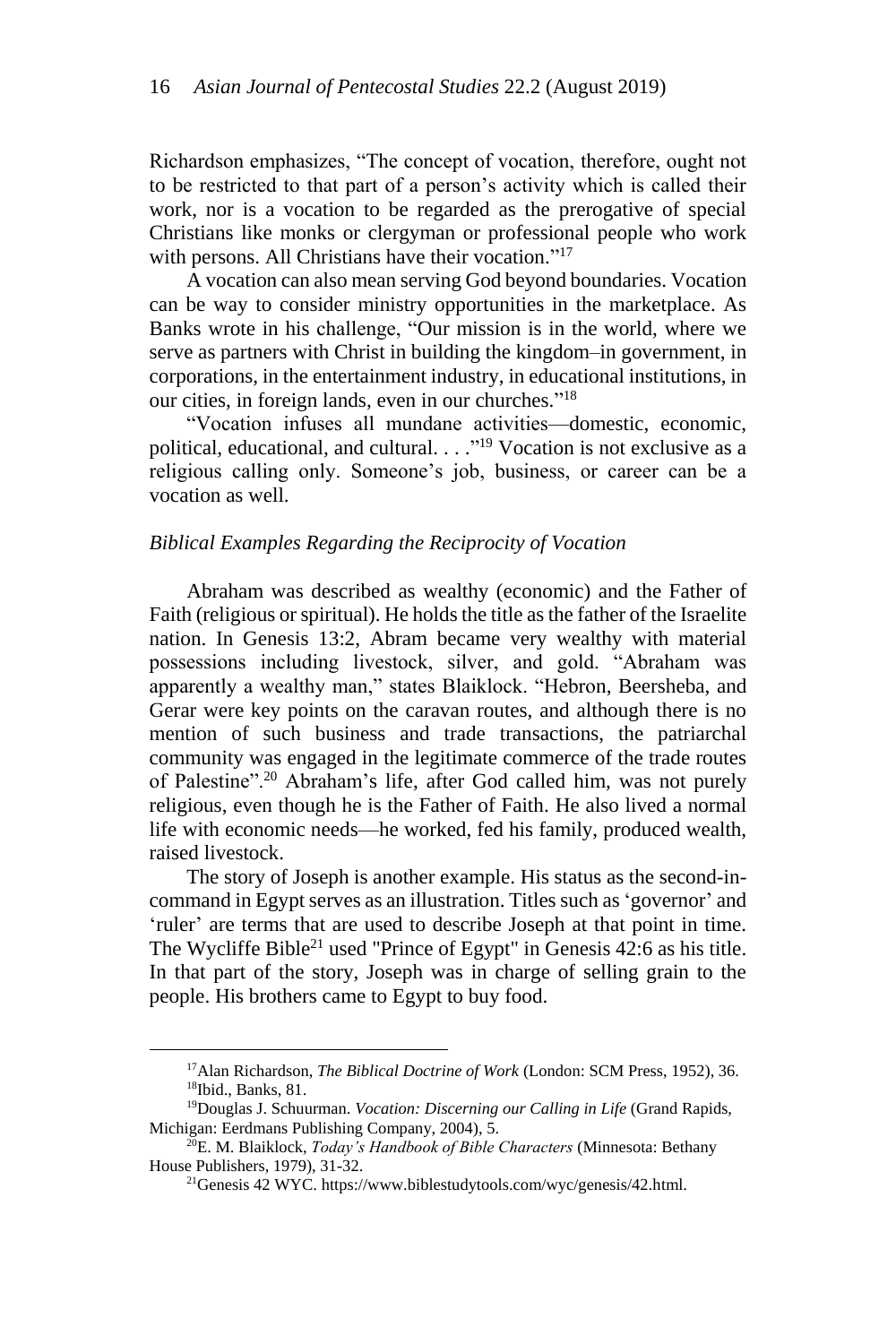A Joseph, in modern times, has political influence, power, and position in the government. Furthermore, Joseph was a wise saver and excellent trader. One of the features of his work was his ability to make solutions to the massive problems that Egypt had to face.

In *The Power to Create Righteous Wealth*, Resurreccion suggested steps of becoming wealthy in a righteous way, based on the story of Joseph in Genesis 41:33-40: Practice discernment, set aside for savings, build store cities, reserve for hard times, and reserve for business.<sup>22</sup> These principles were proven effective during the time of Joseph. The abundance of Egypt in the midst of famine is the result of Joseph's leadership, wisdom, and creativity. Joseph brought about a permanent change in the Egyptian system of land tenure because of the famine, and the consequent poverty of the people, so that almost all the land became the property of the Pharaoh. The previous owners became Pharaoh's tenants.<sup>23</sup> In exchange for food, people in Egypt gave their lands to Pharaoh.

To give something in return for another thing is a transaction that remains as a standard business practice to this day. Joseph's whole life, including the pain and suffering, promotions, work, entrepreneurial skills, high-ranking position, were all part of his life-vocation. A spiritual highlight of Joseph's life was his relationship with God. The phrase *"and the Lord was with Joseph"* mentioned several times (Genesis 39:2; 21), is a result of his close relationship with God.

King Solomon is also an example. He was the wealthiest king at that time. His wealth, wisdom, and popularity made him famous. "He conscripts work gangs to refortify Jerusalem and other regional centers, and commissions far-flung trading expeditions for 'gold, silver, ivory, apes, and peacocks" (1 Kings  $10:22$ ).<sup>24</sup>

As a triumphant king, one of Solomon's accomplishments was in trade. 1 Kings 9:26-28, records a trade accomplishment of Solomon. He built ships in ports by the sea. These vessels were used to transport goods and materials. Solomon had successful international trade transactions.

Jesus' mission is to seek and save those who are lost (Luke 19:10), and yet, he ministered to the needs of the people: he fed, taught, and healed them (Matthew 9:35-38). Jesus ministered holistically. He was fulfilling a religious goal (seek and save the lost) while ministering to the economic needs of the people.

<sup>22</sup>Rene Resurreccion, *The Power to Create Righteous Wealth* (Makati City, Philippines: Church Strengthening Ministry, 2009), 139-141.

<sup>&</sup>lt;sup>23</sup>The New International Dictionary of the Bible, s.v. "Joseph," (Grand Rapids, Michigan: Zondervan Publishing House, 1963).

<sup>24</sup>Finkelstein, Israel, and Silberman, Neil Asher, *David and Solomon* (New York: Free Press, 2006), 152.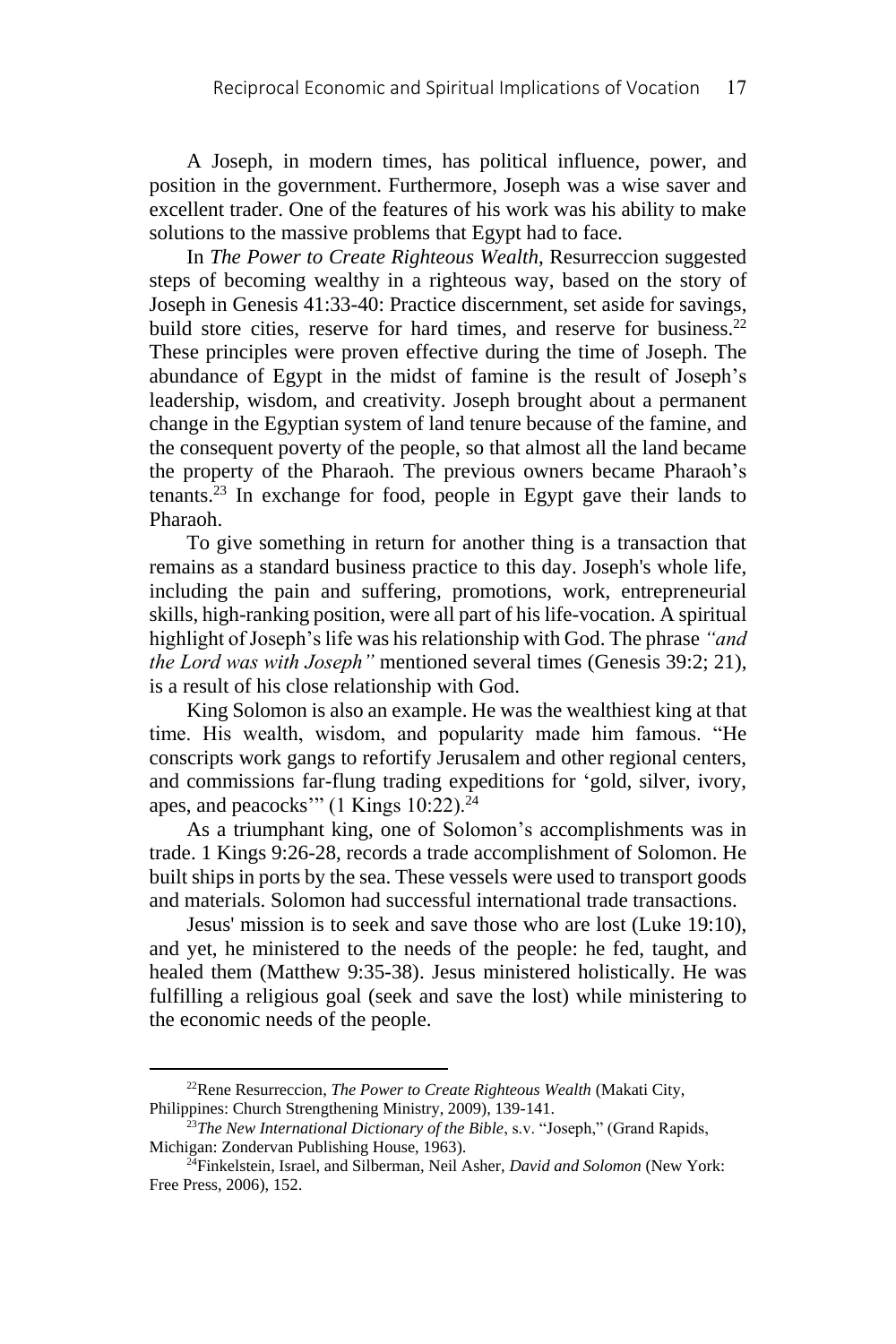The Parable of the Talents in Matthew 25:14-30 illustrates the concepts of money and work. It is a story told by Jesus with economic and investment principles. In this parable, there are four characters: the master and the three servants. The word used in the story is translated typically as "talents." However, other Bible versions use different words such as "gold coins," "dollars," etc. Therefore, the word "talent," in the context of the Gospel of Matthew signifies a sum of money.

There are economic principles in the parable. The principle of investment is included in this parable. The first and second servants, after they received what had been entrusted to them, *"went off right away and put his money to work. . . ."* (25:16 NET). Another principle is called the Return on Investment (ROI). The first, as well as the second servant, gained 100 percent from their given capital. To express that in today's term, "business is good." Hard work and faithfulness are timeless values in the world of business. The two servants were hardworking and faithful while the third servant did nothing; he just buried the talent in the ground.

The parable of the talents teaches that the servants of the Lord must be faithful by promptly and efficiently administering whatever has been entrusted to them until the day of reckoning.<sup>25</sup> The unnamed three servants' work skills and productivity are tested in this story. Although the methods they used to earn are not mentioned, the ability to gain was proven. To be faithful is a religious obligation and to work and grow the talent can be an economic responsibility.

Paul's first convert in Europe was Lydia. She lived in Philippi as a seller of the purple garments for which Thyatira, her native city, was known. She was evidently well-to-do, as she owned her house and had servants. She was "a worshipper of God," meaning that she was a proselyte. She came into contact with the Gospel when Paul and his company came there and spoke to the women, and she became a believer. After she and her household had been baptized, she invited the group to come to her home to stay, and they did so (Acts 16:14-15). Her home thus became the first church in Philippi (Acts  $16:40$ ).<sup>26</sup>

Archeology has shown Philippi to be a center of varied trade, and Lydia represented some firm engaged in marketing cloth dyed "turkeyred," from the juice of the madder root. The dye was a cheaper rival for the crimson expensively extracted from the murex shell.<sup>27</sup> She was a businesswoman and, after her conversion, became a supporter of Paul's ministry. A 'Lydia' today could be one of the "The Army of

<sup>25</sup>Simon J. Kistemaker, *The Parables* (Grand Rapids, Michigan: Baker Books, 1980), 120.

<sup>26</sup>J. D. Douglas and Merrill C. Tenney, eds., *The New International Dictionary of the Bible,* s.v. "Lydia." (Grand Rapids, Michigan, Zondervan Publishing House), 606.

 $27$ Ibid.: E. M. Blaiklock, 502.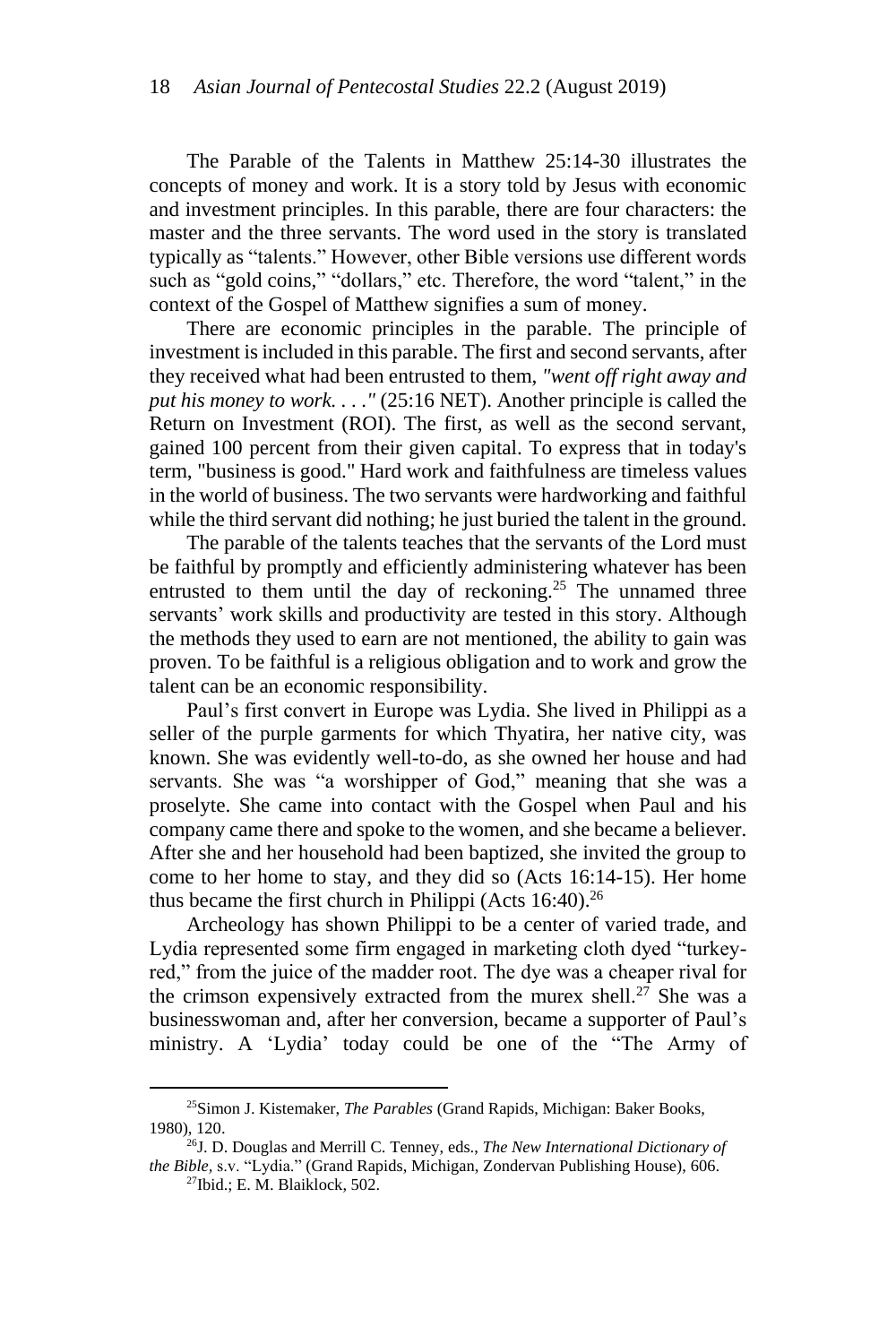Providers"⸻the business people who support the ministry of the "Army of Prophets"⸻those who do ministry.<sup>28</sup> The whole story of Lydia suggests that this Thyatiran businesswoman, active in her work far from home, was a person of some position, strong in character, and openhearted.<sup>29</sup>

The Apostle Paul was the "missionary to the Gentiles." He was also a tentmaker (Acts 18:3). Paul practiced his trade in the company of Aquila at Corinth. Tent-making has economic implications. Seimens defined a tentmaker from a mission perspective: "I will use the term *tentmaker* to mean missions-committed Christians who support themselves abroad and make Jesus Christ known on the job and in their free time. They are in full-time ministry even when they have full-time jobs because they integrate work and witness."<sup>30</sup>

To be a tentmaker missionary is to depend financially on the source of income that the business produced. Lai also stresses what "tentmaking" is all about. Tentmaking is using daily-life strategies to tell people about Jesus.<sup>31</sup> Paul was a missionary, that was his religious calling, and he used tent making as the economic way to sustain his financial needs.

#### Towards the Reciprocity of Vocation

The following theological disciplines are the basis for establishing the reciprocal economic and spiritual implications of vocation. These three terms: eschatology, ecclesiology, and pneumatology are broad topics, as far as biblical theology is concerned, but they are simplified in this particular topic.

#### *Eschatology*

<u>.</u>

Pate described how inaugurated eschatology works, "The age to come has already dawned in the first coming of Christ but has not yet been completed; the latter awaits the second coming of Christ."<sup>32</sup> Fee argues, "An evidence of eschatological fulfillment is the Spirit." <sup>33</sup> The future is now being experienced at present because of the presence of the

<sup>28</sup>Ibid.; Resurreccion, 3-6.

<sup>29</sup>Ibid.; E. M. Blaiklock, 502.

<sup>&</sup>lt;sup>30</sup>Ruth E. Siemen,. "The Vital Role of Tentmaking in Paul's Mission Strategy," http://www.ijfm.org/PDFs\_IJFM/14\_3\_PDFs/06\_Siemens.pdf (accessed May 11, 2018).

<sup>31</sup>Patrick Lai, *Tent-Making: Business as Missions* (USA: Authentic Media, 2005), 4. <sup>32</sup>C. Marvin Pate, *The End of the Age Has Come* (Grand Rapids, Michigan:

Zondervan Publishing House, 1995), 33.

<sup>33</sup>Gordon D. Fee, *God's Empowering Presence* (Peabody, Massachusetts: Hendrickson Publishers, Inc., 1994), 803.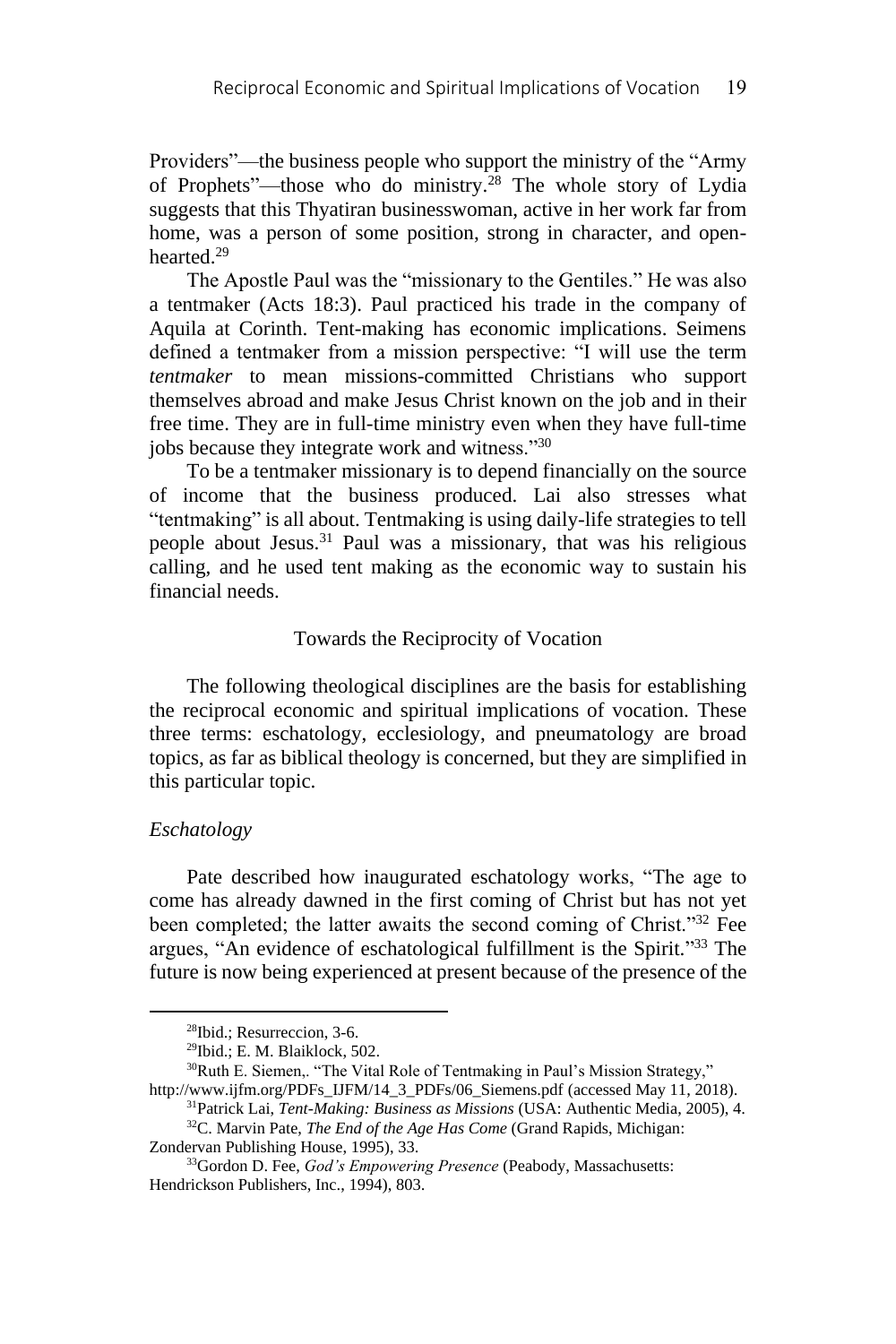Holy Spirit. The Apostle Paul mentioned this concept several times in his letters. For instance, the indwelling of the Spirit in the life of believers is evidence that the presence of the future is already experienced. Paul speaks of the Spirit as the "deposit" (2 Corinthians 1:22; 5:5; Eph1:14). He also used the term, "first fruits" (Romans 8:23) to describe the presence of the Spirit. Furthermore, note the concept of the present temple (1 Corinthians 3:16) as the dwelling of the Spirit.

To put inaugurated eschatology in layman's terms, the future, or the end time, is now part of the present. The future is already experienced now, but the full consummation is yet to come. There is an overlap of the present and the future while inversely related. The two seem opposite but they are integrative and complement each other.

Every work, vocation, business, position, source of living, and everyday routine, should have an eschatological—or eternal—impact. Believers are now experiencing a foretaste of the future in the present age. Everything, anything, any part of one's life must be prophetic⸻should have impact on the future.

A vocation describes life as a whole. Life cannot be reduced to 'only work,' but includes all of our relationships and situations. Thus, vocation is not about fulfilling a certain duty in life, but about serving God and serving others in all aspects of life. Vocation is not solely about one's work, but about one's life-work: 34

Every act of love, gratitude, and kindness; every work of art or music inspired by the love of God and delight in the beauty of his creation; every minute spent teaching a severely handicapped child to read or to walk; every act of care and nurture, of comfort and support, for one's fellow human beings and for that matter one's fellow nonhuman creatures; and of course every prayer, all Spirit-led teaching, every deed that spreads the gospel, builds up the church, embraces and embodies holiness rather than corruption, and makes the name of Jesus honored in the world—all of this will find its way, through the resurrecting power of God, into the new creation that God will one day make.<sup>35</sup>

The economic role of vocation is temporary; however, it is possible to link its impact to the future. Any occupation–job, career, or business– can have an impact on the future. There is reciprocity in the tension between the present and the future. A believer's economic status at present should make an impact upon the 'age to come.'

<sup>34</sup>Ibid.; MacRae, 33.

<sup>35</sup>Ibid.;, MacRae, 112.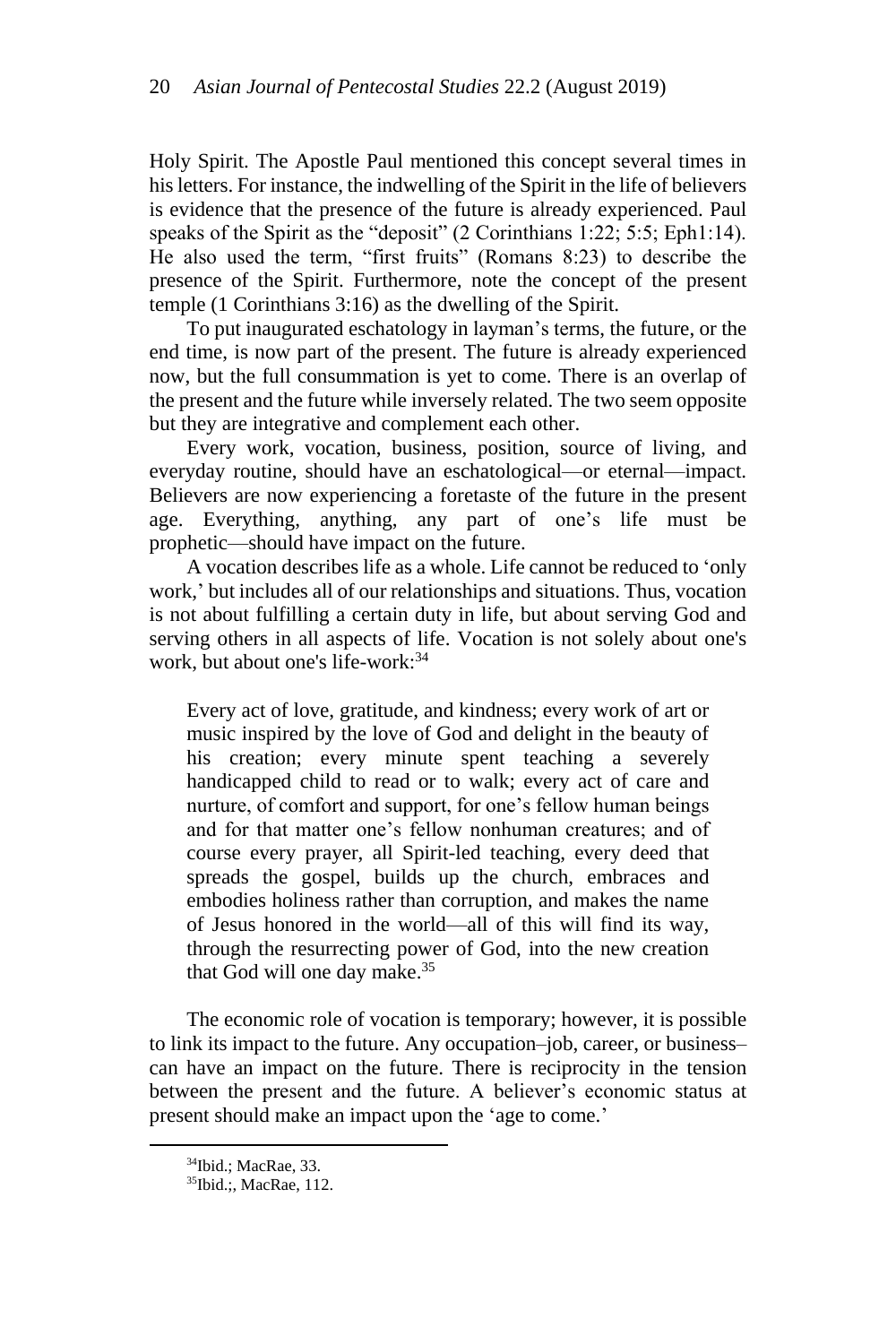## *Ecclesiology*

The local church and the marketplace are viewed by some as separate entities. But worse is the conclusion that the "church does not deal much [with] the working people sitting in the pew."<sup>36</sup> The marketplace believers also think that the church does more out of exasperation than inspiration.<sup>37</sup>

The Philippine Organic Act of 1902 contains a clear statement about the exercise of religious freedom: "That no law shall be made respecting an establishment of religion or prohibiting the free exercise thereof, and that the free exercise and enjoyment of religious profession and worship, without discrimination or preference, shall forever be allowed."<sup>38</sup> In the history of religious freedom in the Philippines, there is a separation between the church and the state. This concept shaped the minds of Filipinos to live two separate lives: in the church and outside (government or marketplace). We talk about church life as being religious and talk about the daily routine of life, work, and social or political involvement as non-religious.

One may define the church as a building where religious activities or rituals are performed. It might be also called a place of worship. Colson says, "Who does not say, 'I'm going to church'? We call the place where [we] worship, the church. And when we say we are 'building a church,' we mean we are constructing a facility, not that we are building men and women in spiritual maturity. In a thousand common expressions we refer to the church as a place."<sup>39</sup>

The church is not only a building. The church is moreover a group of people. The church is also a new community.<sup>40</sup> Nowhere in the New Testament does anyone say, "Let's go to church," nor is the Church referred to as a building, except as a metaphor. All references to the Church, including the metaphorical "body" and "holy nation" refer to God's people.<sup>41</sup>

<sup>36</sup>Amy L. Sherman, "The Cutting Edge of Marketplace Ministries: How Businesses are Doing more Holistic Ministry than ever." *Christianity Today* 56, no. 10 (2012): 44, http://web.b.ebscohost.com/ehost/command/detail?vid=19&sid=127ef693-8188-45dba9e6131c24b0f099%40sessionmgr114&hid=116&bdata=JnNpdGU9ZWhvc3QtbGl2ZQ %3d%3d#db=rfh&AN=ATLA0001917982 (accessed May 14, 2019).

<sup>37</sup>Ibid.

<sup>38</sup>The Philippine Organic Act of 1902, http://www.gov.ph/constitutions/thephilippine-organic-act-of-1902/ (accessed May 14, 2018).

<sup>39</sup>Charles Colson, *The Body* (Dallas: Word Publishing, 1992), 30.

<sup>40</sup>Ibid., 64-65.

<sup>41</sup>Ibid., 65.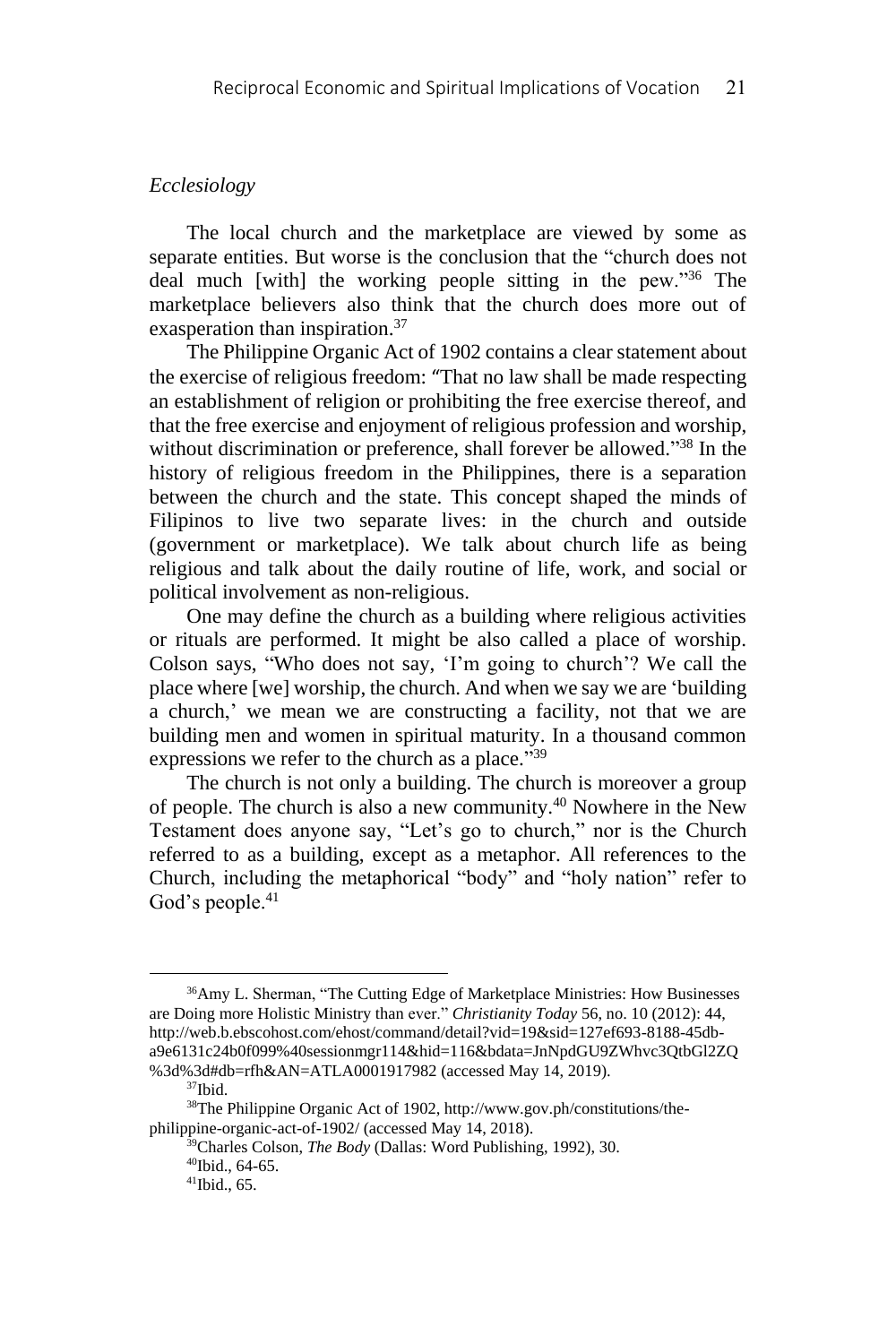Marketplace believers are scattered everywhere. They can be found working in the government, posted in various positions. They are also educators and can influence their students and peers. The term 'marketplace' is the public arena in the widest sense. The concept, 'the market' is not used here in a purely economic sense, but it includes professionals engaged in law, government, education, industry⸻wherever human beings engage together in productive projects.<sup>42</sup>

Chief Executive Officers (CEOs) who are also Christians are marketplace people, but when they go to the assembly during worship service, they are also part of the body of Christ—the Church. Thus, they are a part of the Church but also belong in the marketplace. Their profession or position can be an extension of the Church because they are a part of the Church.

To illustrate the separation between the clergy and the laity, Wright said, "In our church buildings and sanctuaries, the stage/platform is higher, and the congregation is lower."<sup>43</sup> It explains the tradition that those who have titles like pastors and bishops are in a superior place (on the stage) and the people are placed in a lower position (on the pews).

The ministry may be defined in terms of being full-time and parttime. Titles such as pastors, missionaries, evangelists, etc., are for those serving full-time in the ministry. In contrast, the Sunday School teacher, who happens to be a public school principal, and the bank manager as the head of the Ushering department, is branded as part-time church workers. Pollard responds, "Sadly, we still suffer from the legacy of pietism and a dichotomized worldview, in which 'ministry' is confined to that which is full-time paid work within the church, as pastors, evangelists or missionaries." 44

Lim's *Spiritual Gifts* identified two basic misunderstandings about the nature of spiritual gifts. First, the gifts of the Spirit are natural abilities, and second, the gifts are totally supernatural.<sup>45</sup> Lim further explained that the former equates the gifts with natural talents dedicated to the Lord, like doctors, artists, etc., and the latter describes the gifts as

<sup>42</sup>Chris Wright, "Following Jesus in the Globalized Marketplace." *Evangelical Review of Theology* 31, no. 4 (2007): 325, http://web.b.ebscohost.com/ehost/pdfviewer/ pdfviewer?sid=127ef693-8188-45db-a9e6-131c24b0f099%40sessionmgr114&vid= 11&hid=116 (accessed May 16, 2016).

<sup>43</sup>C. William Pollard, post to "Business is Ministry," September 15-17, 2011 Panel discussion from the Leadership Lecture Series - Biblical Wisdom for the Business World, Talbot School of Theology, https://www.youtube.com/watch? v=86m62paYIQQ (accessed May 12, 2018).

<sup>44</sup>Ibid., 326.

<sup>45</sup>David Lim, *Spiritual Gifts: A Fresh Look* (Springfield Missouri: Gospel Publishing House, 1991), 43.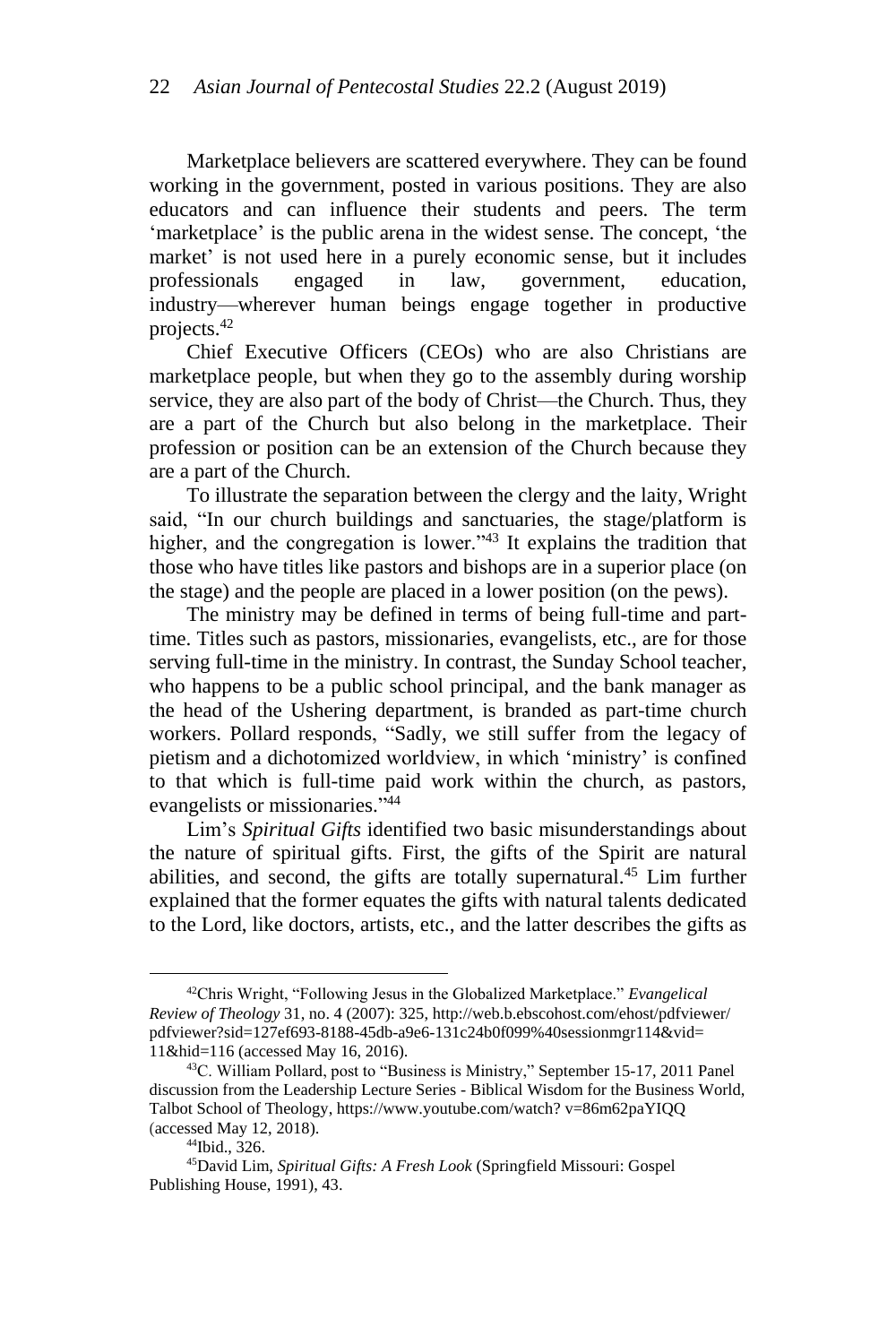if denying human faculties.<sup>46</sup> Combining the natural and the supernatural nature of the gifts is called incarnational.<sup>47</sup>

The incarnational nature of the gifts could be used as a metaphor to illustrate the gap between the Church and the workplace. The Church is viewed as supernatural and the workplace is viewed as the natural. The Church refers to the divine as similar to the supernatural, and the workplace refers to the natural profession or vocation. To integrate the church and the marketplace, to borrow the word used by Lim, is incarnational.

There is a connection between the Church and the secular. God's people live in the marketplace as well as in the Church. Faith is inseparable from vocation. To be a full-time minister does not mean superiority with regards to spirituality. Christian business people are not part-time ministers if they have positions and responsibilities in the church.

One example of how the Church can be in the workplace is the ministry of Pastor Bahme. He is a pastor, a businessman, and entrepreneur. In an interview, Bahme described how he purchased a hotel and turned it into ministry.<sup>48</sup> He further explained that business and ministry in the hotel were intentional, "The church needs to be moving in the marketplace." Eventually, the hotel and the church became one.<sup>49</sup>

# *Pneumatology*

"While both labour and work can be understood on an individual basis, action reminds us that human life is communal, and that life always involves interaction with the rest of humanity," <sup>50</sup> states MacRae. Classical Pentecostals maintain the view that the purpose of the baptism in the Holy Spirit is an empowerment for service.<sup>51</sup> A believer who has been baptized in the Holy Spirit receives the gift of power to witness. That experience happens individually, but the impact would also be for others in the community. Empowerment by the Spirit is personal, but its impact would be communal. Empowerment is experienced by the individual, which may lead him to worship and become an effective

 $46$ Ibid.

<sup>47</sup>Ibid.

<sup>48</sup>KBForum's Channel, "Pastor Eric Bahme – Kingdom Business Forum," video interview, https://www.youtube.com/watch?v=GX-vdiuPVOA (accessed May 21, 2018). <sup>49</sup>Ibid.

<sup>50</sup>Ibid.; MacRae, 11.

<sup>51</sup>Stanley Burgess, ed. *International Dictionary of Pentecostal and Charismatic Movement*, s.v. "baptism in the Holy Spirit" (see also William Menzies and Robert Menzies. *Spirit and Power*, 117; and Keith Warrington, *Pentecostal Theology*, 249-250.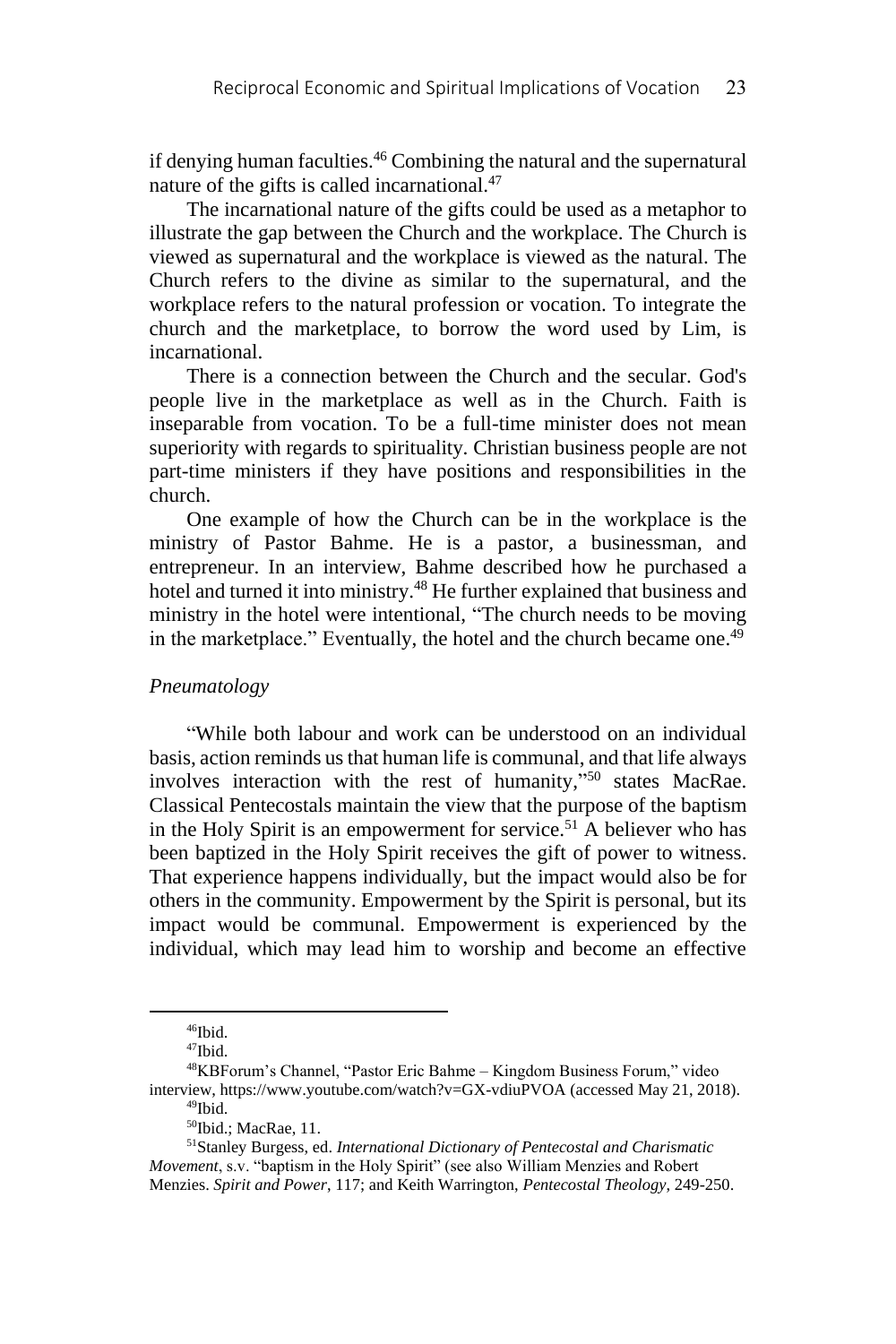witness. Work can be worship and work can be a witness.<sup>52</sup> Empowerment is an individual experience but witnessing is for the community. "Work is a social place where people can exercise the gifts that God has given them in the service of others. For God did not create us as self-sufficient individuals. We all have needs which we alone cannot meet. By necessity, we live in communities of interdependent individuals." 53

A community is composed of a particular group of people. A church, family, a company, government, school, are just a few examples of communities. Everyone is involved in a community or in various groups. All live in one community—the earth. It is a fact, to live with other people, is the design of life.

The Oxford meeting of Evangelicals in 2001 clearly defined integral or holistic mission.<sup>54</sup> Their definition speaks of ministry to the poor as well as the transformation of the community. Hardy says,

. . . The proclamation and demonstration of the gospel. It is not simply that evangelism and social involvement are to be done alongside each other. Rather, in integral mission, our proclamation has social consequences as we call people to love and repentance in all areas of life. And our social involvement has evangelistic consequences as we bear witness to the transforming grace of Jesus Christ. If we ignore the world, we betray the word of God which sends us out to serve the world. If we ignore the word of God, we have nothing to bring to the world. Justice and justification by faith, worship and political action, the spiritual and the material, personal change and structural change belong together.<sup>55</sup>

Before Bahme bought the hotel, it was a center for drug distribution and prostitution, but when the Christians began to operate the hotel, there was a radical transformation in the community. People no longer feared drug addicts and criminals as that ministry became an agent of transformation.<sup>56</sup> Stanley emphasizes the importance of our serving in nonreligious contexts:

<sup>52</sup>Patrick Lai, interview audio, "The Doctrine of Vocation,"

http://www.desiringgod.org/interviews/the-doctrine-of-vocation (accessed May 25, 2015).

<sup>53</sup>Lee Hardy, *The Fabric of This World* (Grand Rapids, Michigan: William B. Eerdmans Publishing Company, 1990), 84-85.

<sup>54</sup>Ibid., Woolnough, Ma, 5.

<sup>55</sup>Ibid.

<sup>56</sup>Ibid.; KBForum's Channel.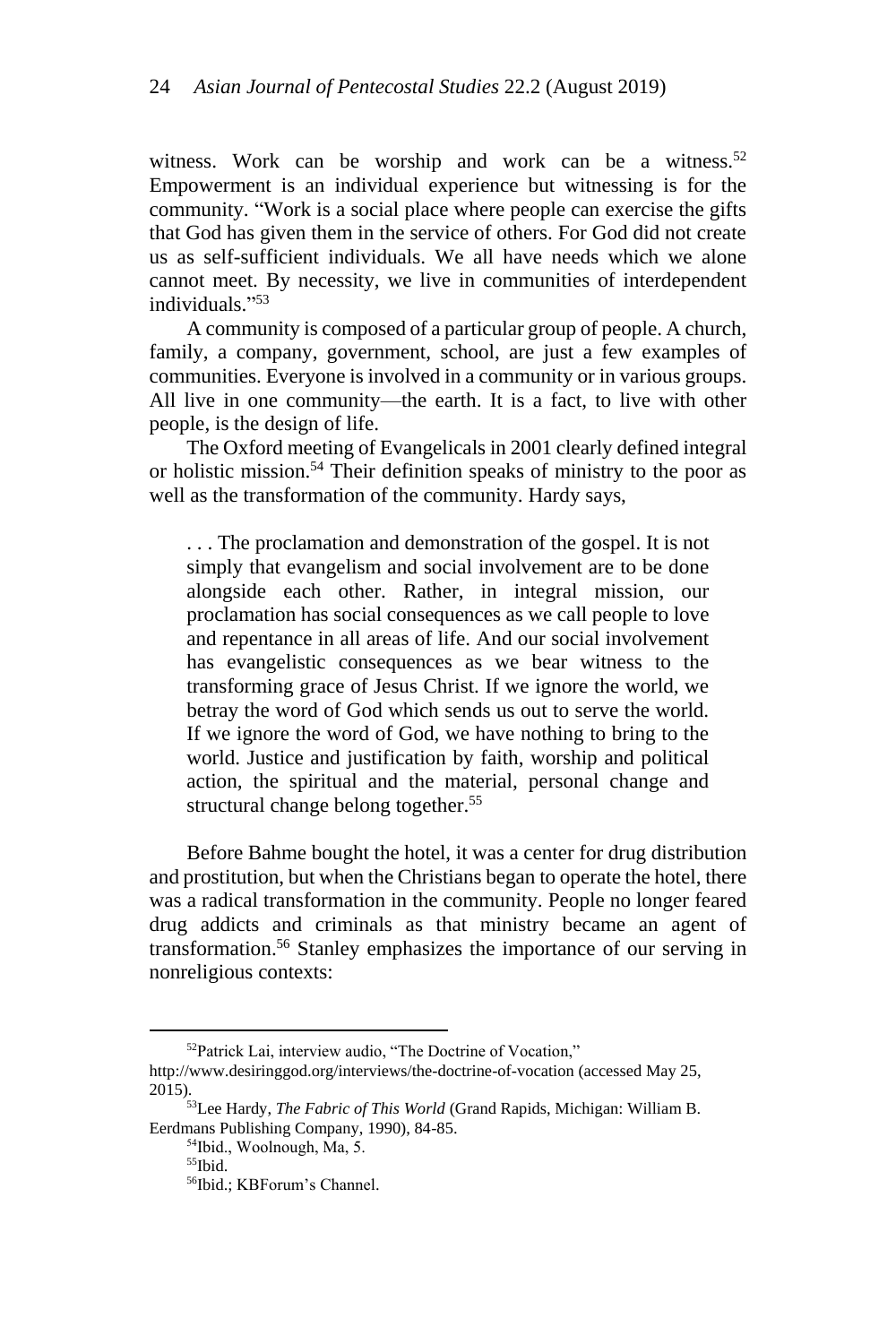The truth is that our secular pursuits have more kingdom potential than our religious ones. For it is in the realm of our secular pursuits that secular people are watching. . . . It is there that God desires to demonstrate his power through those who are willing to be used in such a way. . . every role, relationship, and responsibility carries divine potential.<sup>57</sup>

Work does not leave someone separated from the world, and must not involve erecting barriers between people. Instead, work should be part of the "dynamic movement of becoming with the dispossessed other. By this movement, this missionary life, we are not only anticipating the new creation, but also participating in the transformation." 58

The need to integrate work with ministry becomes evident when we consider Preece's comment:

. . . Others from a more Pentecostal perspective correctly remind us of the importance of the Holy Spirit's presence, calling, gifting, empowering and healing, anticipating the Kingdom's coming. People are gifted by God's Spirit (Ephesians 4:1-13; Romans 12:3-8) for specific tasks for others' good (1 Corinthians 14:12). The Spirit also applies the relational commission of love for God and others to our particular relational roles and responsibilities. The Holy Spirit nurtures the fruit of Christlike character (Galatians 5:22-26) that is developed in our life and work callings. The Holy Spirit's calling of all God's gifted people makes us all 24/7 servants or full-time ministers (1 Corinthians 12:5).<sup>59</sup>

#### **Conclusion**

Going back to the question, "What is the difference between Monday morning and Sunday?" there is no difference because work and worship can be integrative. Vocation is not exclusive as a religious calling. It includes work, job, or business. The sacred and the secular are inversely related.

A secular vocation can be as godly as the sacred calling. There is no such thing as a more spiritual vocation. In God's sight, any work or position that helps to build the kingdom of God, are equally important.

<sup>57</sup>Ibid.; Brennfleck, 17.

<sup>58</sup>Ibid.; MacRea, 122-123.

<sup>59</sup>Gordon Preece, "Vocation in Historical-Theological Perspective,"

http://www.theologyofwork.org/auxiliary-pages/vocation-depth-article (accessed May 12, 2018).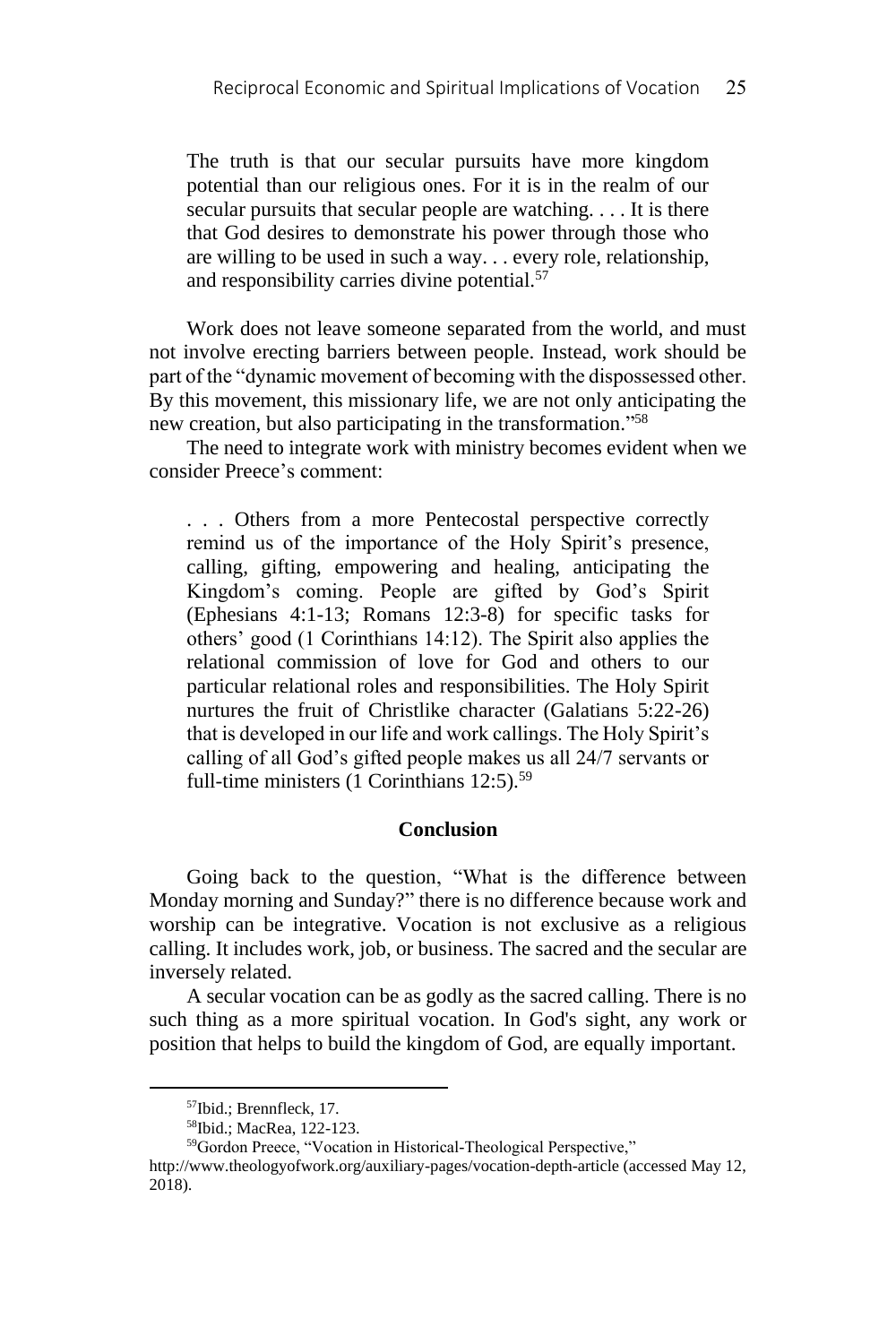The implication of vocation can be simplified to this statement: "All for God's Glory." Someone's vocation can be a future for others' spiritual existence—eternal life, maturity, and service. Another's secular work can be the extension of the local church. The church is composed of renewed people, who are scattered to work everywhere, every day. The work of the Holy Spirit can be both personal and communal. Empowerment is personal and the impact is communal.

#### **Bibliography**

- Banks, Robert J. *Faith Goes to Work: Reflections from the Marketplace*. Washington, DC: Alban Institute, 1993.
- Blaiklock, E. M. *Today's Handbook of Bible Characters*. Minnesota: Bethany House Publishers, 1979.
- Burges, Stanley, ed. *International Dictionary of Pentecostal and Charismatic Movement*, Grand Rapids, Michigan, Zondervan Pub. House, 2002.
- Colson, Charles. *The Body*. Dallas: Word Publishing, 1992.
- Douglas, J.D. and Merrill C. Tenney, Eds. *The New International Dictionary of the Bible*. Grand Rapids, Michigan: Zondervan Publishing House, 1963.

Fee, Gordon D. *God's Empowering Presence*. Peabody, Massachusetts: Hendrickson Publishers, Inc., 1994. Finkelstein, Israel and Silberman, Neil Asher. *David and Solomon*. New York: Free Press, 2006.

Francis, James M. "Discipleship and Vocation: Living Theology Today." *Rural Theology,* 7, no. 2, (2009): 75-80. http://web.a.ebscohost.com/ehost/pdfviewer/pdfviewer? vid=6&sid=fd638804-00cd-441f-8007 fac48f3716b3%40 sessionmgr4002&hid=4104 (accessed April 27, 2018).

Gibbs, Mark. "Vocation, Work, and Work for Pay." *Word and World*, 4, no. 2 (1984): 125-130. http://web.b.ebscohost.com/ehost/ pdfviewer/pdfviewer?vid=12&sid=982ec00d-8eb8-49c8-8998 ccb79aa6a2a4%40sessionmgr 115&hid=101 (accessed May 22, 2018).

Hardy, Lee. *The Fabric of This World*. Grand Rapids, Michigan: William B. Eerdmans Publishing Company, 1990.

KBForum's Channel. "Pastor Eric Bahme – Kingdom Business Forum," video interview. https://www.youtube.com/watch?v=GXvdiuPVOA (accessed May 21, 2018).

Kistemaker, Simon J. *The Parables*. Grand Rapids, Michigan: Baker Books, 1980.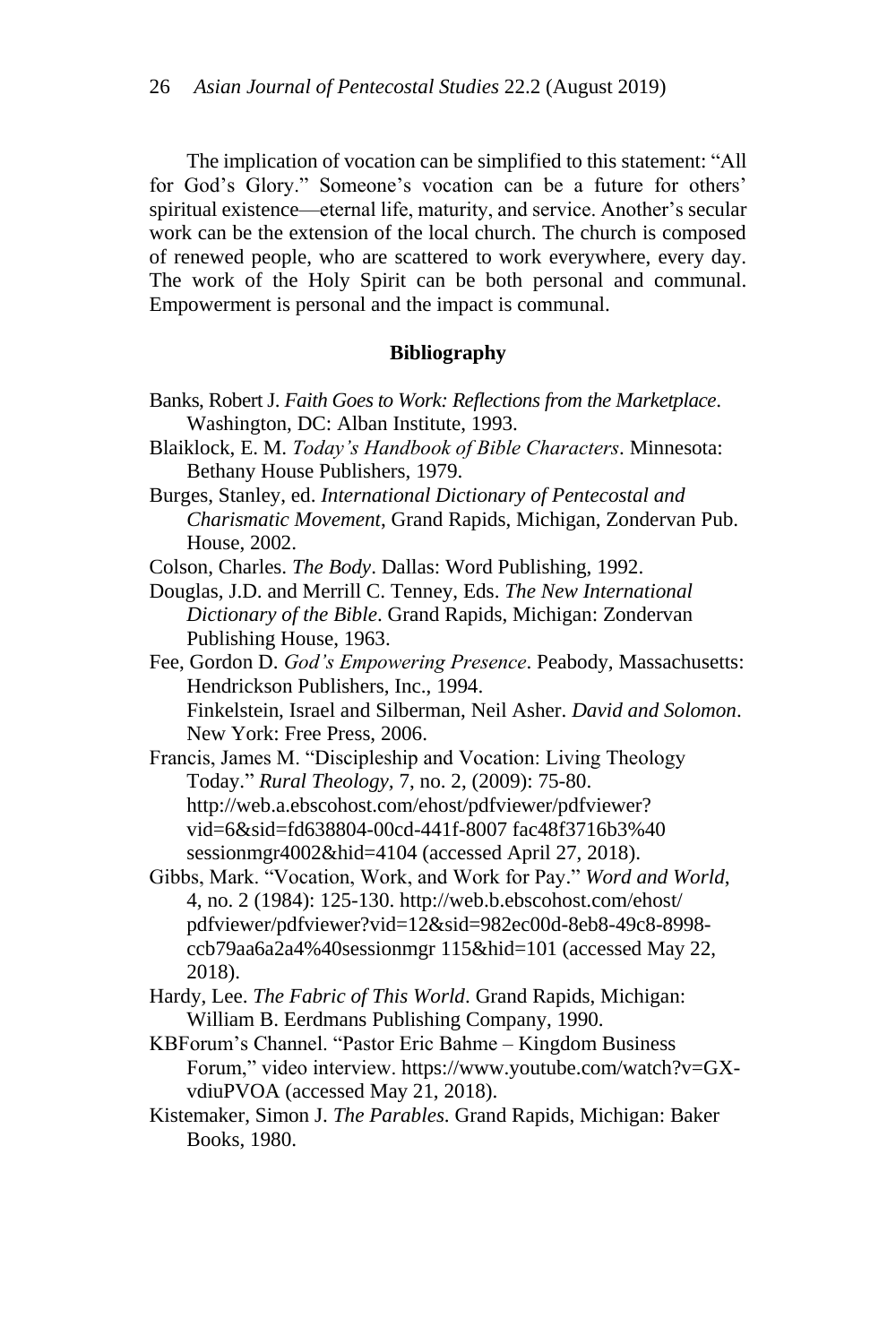- Lai, Patrick. "The Doctrine of Vocation," interview audio. http://www.desiringgod.org/interviews/the-doctrine-of-vocation (accessed May 25, 2015).
- Lai, Patrick. *Tent Making: Business as Missions*. USA: Authentic Media, 2005.
- Lim, David. *Spiritual Gifts: A Fresh Look*. Springfield Missouri: Gospel Publishing House, 1991.
- MacRae, Leonard. "Preparing for the Eschaton: A Theology of Work." Master's thesis, University of Waterloo and Conrad Grebel University College, 2010. Waterloo, Ontario, Canada. https://uwspace.uwaterloo.ca/ bitstream/handle/10012/5606/ MacRae Leonard.pdf?sequence=1. (accessed May 17, 2018).
- Messenger, William. "Vocation Overview." http://www.theologyof work.org/key-topics/vocation-overviewarticle/?gclid=CKSlivOa 18UCFRUOjgod8CIADw (accessed May 5, 2016).
- Pate, C. Marvin. *The End of the Age Has Come*. Grand Rapids, Michigan: Zondervan Publishing House, 1995.
- Placher, William C. ed. *Callings: Twenty Century of Christian Wisdom on Vocation*. Grand Rapids, Michigan: Eerdmans Publishing Company, 2005.
- Pollard, C. William. "Business is Ministry," *The Leadership Lecture Series - Biblical Wisdom for the Business World*, Talbot School of Theology, September 15-17. 2011. https://www.youtube.com/ watch?v=86m62paYIQQ (accessed May 12, 2018).
- Preece, Gordon. "Vocation in Historical-Theological Perspective." http://www.theologyofwork.org/ auxiliary-pages/vocation-deptharticle (accessed May 12, 2016).
- Resurreccion, Rene. *The Power to Create Righteous Wealth*. Makati City, Philippines: Church Strengthening Ministry, 2009.
- Richardson, Alan. *The Biblical Doctrine of Work*. London: SCM Press, 1952.
- Sherman, Amy L. "The Cutting Edge of Marketplace Ministries: How Businesses are Doing More Holistic Ministry than Ever." *Christianity Today* 56, no. 10 (2012). 44. http://web.b.ebsco host.com/ehost/command/detail?vid=19&sid=127ef693-8188- 45db-a9e6-131c24b0f099%40sessionmgr114&hid=116&bdata =JnNpdGU9ZWhvc3QtbGl2ZQ%3d%3d#db=rfh&AN=ATLA000 1917982 (accessed May 14, 2018).
- Siemens, Ruth E. "The Vital Role of Tentmaking in Paul's Mission Strategy." http://www.ijfm.org/PDFs\_IJFM/14\_3\_PDFs/06\_ Siemens.pdf (accessed May 11, 2017).